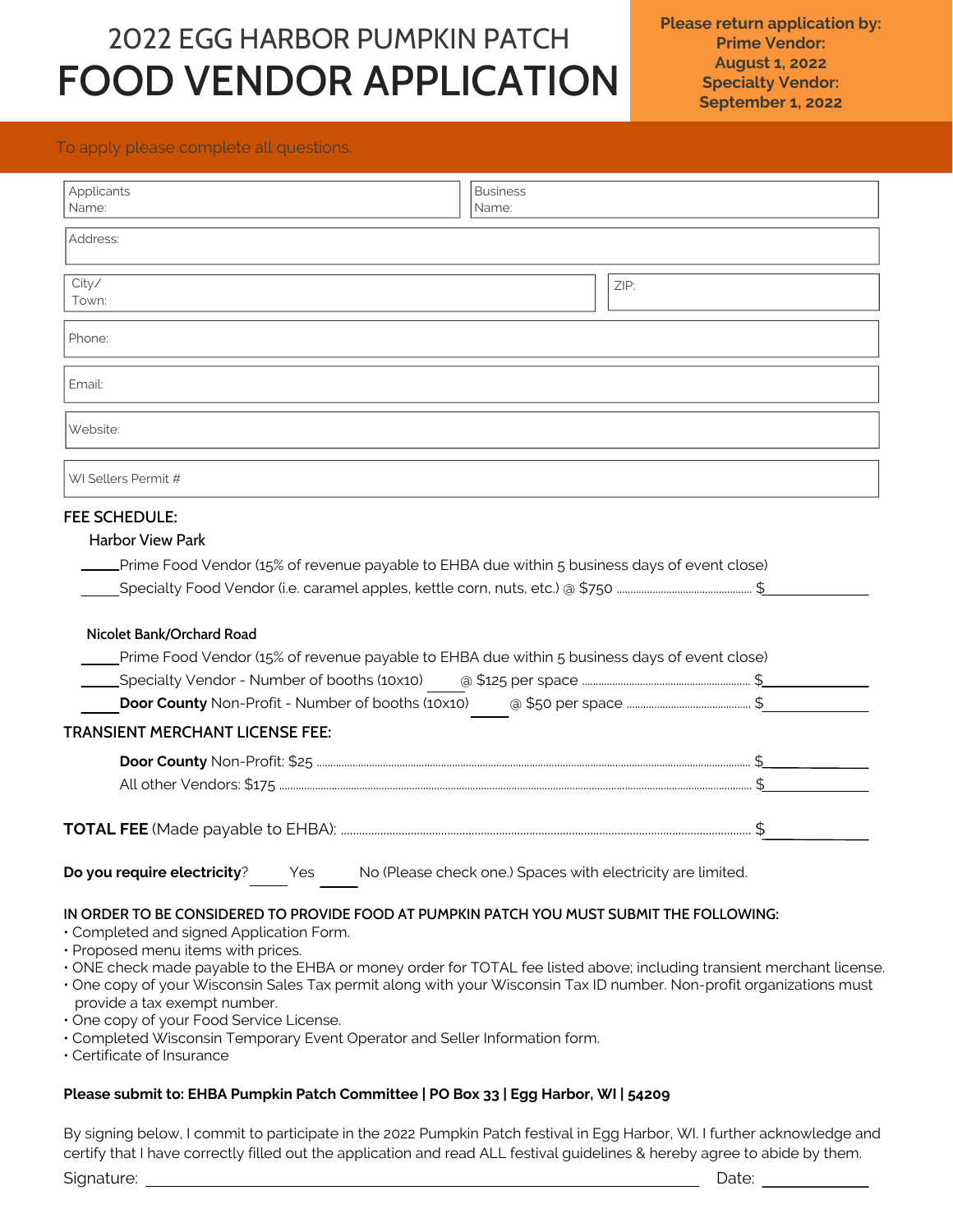# **Food Vendor** FOOD VENDOR APPLICATION **Rules & Regulations** 2022 EGG HARBOR PUMPKIN PATCH

1. **SELECTION PROCESS:** Pumpkin Patch is produced by the Egg Harbor Business Association (EHBA) and a Pumpkin Patch committee. The committee will play a role in selecting all food vendors participating in the event. Vendors will be selected based on the type of food offered, the vendor's experience with selling food at these types of events, public feedback, past experiences with Egg Harbor events and electrical/space needs. Our goal is to have a variety of food options offered to the public at the event, however we do not guarantee exclusivity of product. Vendors that provide items that are not in direct competition with our business members will be given precedence. Each vendor must provide a menu with cost to be considered.

See below for the difference between a Prime Vendor and a Specialty Vendor:

**PRIME VENDOR**: Maximum of 3 spots located in Harbor View Park with additional spots possible at Nicolet Bank. Prime vendors will be providing a larger variety of menu options, i.e. brats, hamburgers, pizza, cheese curds, etc. Prime vendors will pay initial transient merchant license plus 15% of total revenue due within 5 business days of event close made payable to the Egg Harbor Business Association.

**SPECIALTY VENDOR**: Specialty vendors are limited to 3-4 specialty items, i.e. kettle corn, roasted nuts, funnel cakes. Spots are limited. Priority for spots in Harbor View Park will be given to past vendors. The Pumpkin Patch Committee reserves the right to accept or reject any applications as they see fit. The committee also reserves the right to discontinue accepting applications at any point. Vendors will be notified of approval no later than September 1. We reserve the right to limit the food items that you may sell. If you sell any items that you have not been approved to sell you will be warned one (1) time only. The second time you will be asked to leave, you will forfeit your fees, and you will be banned from the following year's festival.

2. I**NTERPRETATION AND ENFORCEMENT OF RULES**: Each vendor shall comply with the following rules and regulations, in addition to complying with any and all statutes of the State of Wisconsin, Door County and the Village of Egg Harbor pertinent to maintenance, health and fire safety. Egg Harbor Business Association and the Pumpkin Patch committee shall have the right to interpret the following rules and regulations.

3. **CONDUCT**: Egg Harbor Business Association hosts family-oriented events. You are responsible for monitoring your employees, and all vendors must conduct themselves in a courteous and polite manner. Any violation of these rules and regulations shall result in a single warning and then forfeiture of all rights of participation in the event and future events.

4. **LIABILITY INDEMNITY**: All vendors must be covered by liability insurance. An insurance rider with a \$300,000 minimum coverage which states the following: "Egg Harbor Business Association, The Village of Egg Harbor, their officers, agents & employees, to be named as additionally insured." This certificate must be received with the application. Vendor covenants that it will protect, defend, hold harmless and indemnify Egg Harbor Business Association, their directors, officers, agents, employees and volunteers from and against all expenses, claims, actions, liabilities, attorney's fees, damages, and losses of any kind whatsoever, actually or allegedly, resulting from or connected with the participation as a vendor in the event. Egg Harbor Business Association shall not be liable for any loss or damage to any merchandise or personal property in or about the vendor's booth, regardless of the cause of such loss or damage. An insurance rider must be provided.

5. **BOOTH SETUP/PARKING AT NICOLET BANK/ORCHARD ROAD**: Set up time begins on Friday, October 7 at 5pm and continues at 9:00am on Saturday, October 8, with shutdown at 5:00pm. On Sunday, October 9, set up time is 9:00am with shutdown time at 4:00pm.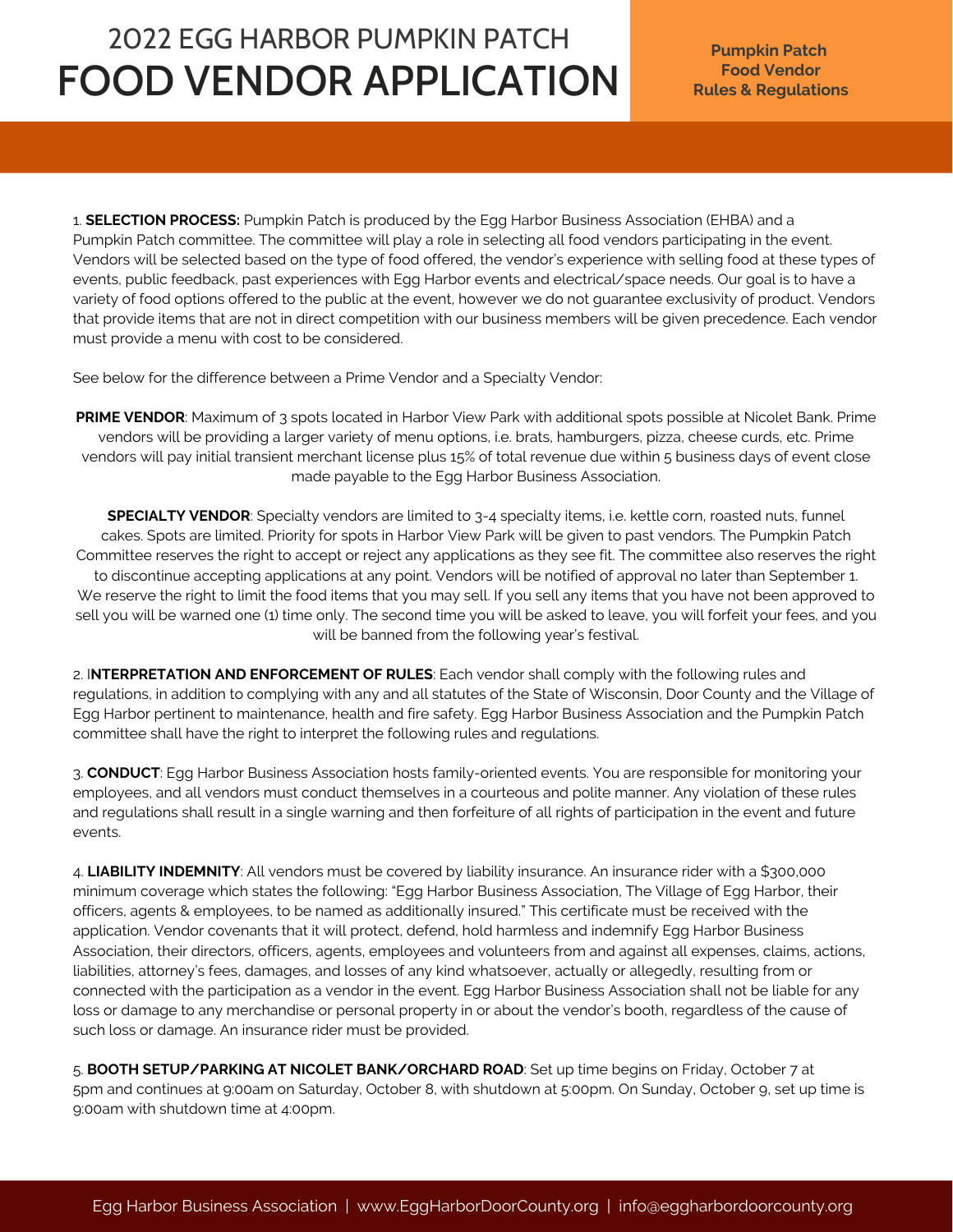# FOOD VENDOR APPLICATION 2022 EGG HARBOR PUMPKIN PATCH

**BOOTH SETUP/PARKING AT HARBOR VIEW PARK**: Set-up in Harbor View Park will need to be coordinated between the EHBA, Prime Vendors, Specialty Vendors and Celebrations Tent Rental. Prime Vendors may use their own tent or work with/reimburse the EHBA and Celebrations to secure a tent.

Exhibitors MAY NOT close or tear down until 5:00pm Saturday & 4:30pm Sunday. Tearing down early will result in automatic exclusion from future events.

• You must stay for the duration of the whole event. We do not allow set-up for one day.

• Vendors must provide their own display equipment tables, chairs and tents. Tents must be secured properly. Prime Vendors in Harbor View Park can secure their own tents or reimburse the EHBA for tent rental.

• Each vendor must provide at least one (1) garbage receptacle at their booth. Bags may be placed in the event dumpsters.

• Vendors must bring with them enough food to sell during the entire event.

• Vendors cannot display any type of marketing sign that detracts from the appeal of the event.

• Parking spaces may not be used and public access areas may not be blocked. Vendors are required to park in the boat trailer parking lot on Church Street or find alternate parking.

• Booth spaces are non-transferable. Exhibitors are responsible for their own merchandise and booth area. EHBA is not responsible for any damage or theft.

• Each exhibitor is responsible for their own liability insurance.

6. **CLEANUP**: Vendor is responsible for removing all debris, cooking materials (coal, oil, etc.) from the site. All refuse, rubbish and garbage must be deposited in containers. Failure to do so may result in being banned from Egg Harbor events moving forward.

7. **MERCHANDISE**: At no time shall vendor display for sale or otherwise materials, which in the sole judgement of the Pumpkin Patch Committee shall be deemed obscene, dangerous or unlawful. Additionally, no vendor shall be permitted to sell raffle tickets or apparel/merchandise items.

8. **CANCELLATION**: Vendor shall notify Egg Harbor Business Association in writing of intent to cancel this contract no later than September 30 in order to receive a refund. Cancellations after this are not eligible for a refund. If a prime vendor cancels after September 30, they will be charged a \$500 fee. Canceling may affect your eligibility for future events.

9. **ELECTRICITY**: Electrical service is available but must be ordered if needed, by marking on application. This is important for booth assignments, as there are some booths without safe electrical access. Electricity will be first come, first serve and cannot be guaranteed. Vendor must provide extension cords.

10. **HEALTH DEPARTMENT INSPECTION**: Vendor may be subject to an inspection by the Health Department. It is your responsibility to know and follow the rules and regulations set by the Wisconsin Health Department.

11. **EXCLUSIVITY**: Egg Harbor Business Association is unable to guarantee any exclusivity or restrictions on the number of vendors or the type of products sold unless negotiated in advance. You will be assigned a space based upon the judgment of our staff and electricity available. No locations are guaranteed. We will do our best to provide you with a convenient and suitable space for the sale of your products. Priority will be given to vendors based on history with the event.

Please submit to: EHBA Pumpkin Patch Committee PO Box 33 Egg Harbor, WI 54209 Questions? Email: info@eggharbordoorcounty.org www.EggHarborDoorCounty.org | 920-868-3717

Please return application by: Prime Vendor: August 1, 2022 Specialty Vendor: September 1, 2022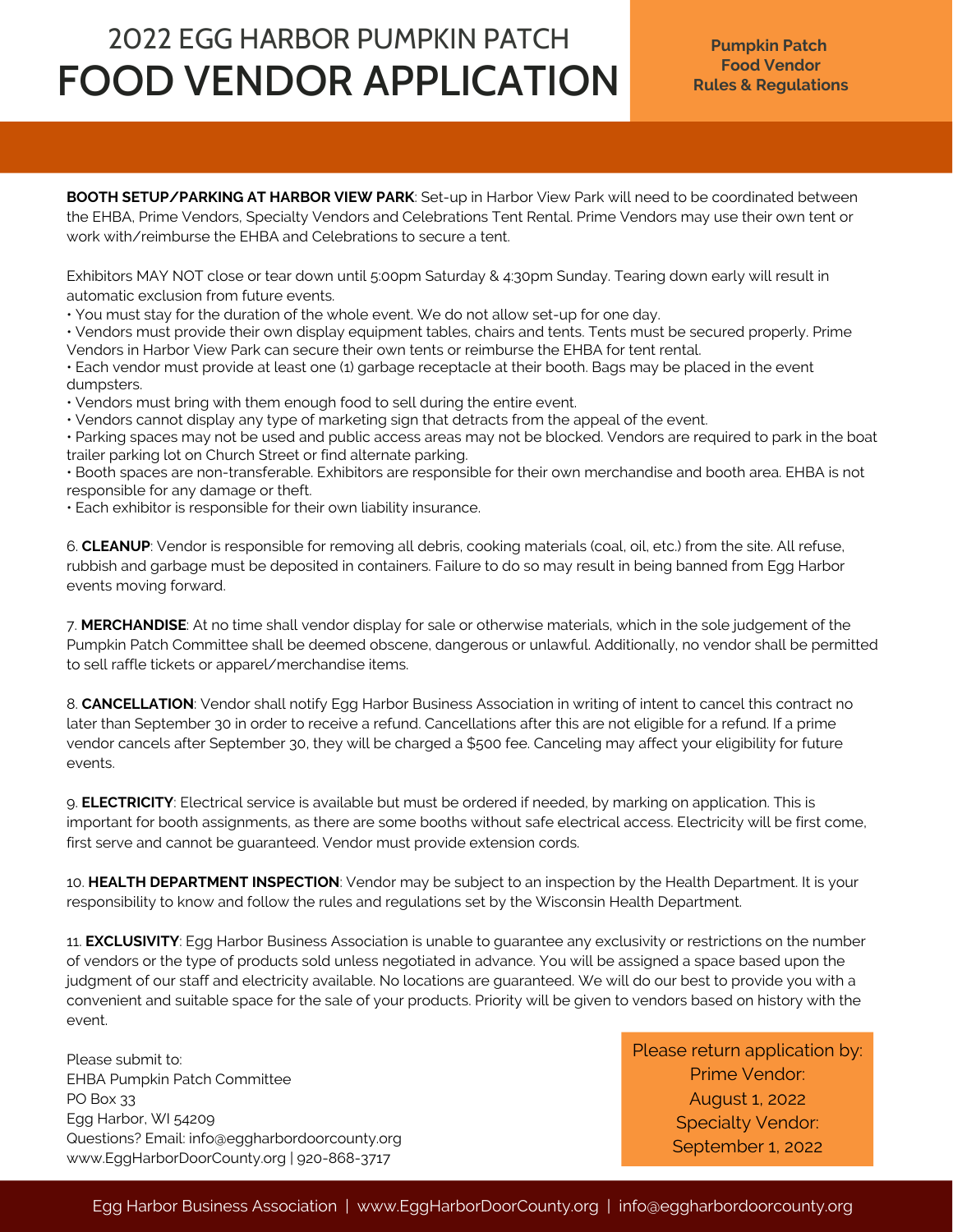

## 2022 **VILLAGE OF EGG HARBOR TRANSIENT MERCHANT LICENSE APPLICATION**

Any person desiring a Transient Merchant License shall file with the Village Clerk-Treasurer at least ten days before conducting any sale (ref. Ch. 111, Village Code of Ordinances):

*Transient Merchant is defined as a person engaged in the sale of merchandise at any place in the Village temporarily and who does not intend to become and does not become a permanent merchant of the Village.*

| Contact Person                                                                                                                | Phone Number                                                                                                                                                                                                                                                                                                                                                                                                                                                                                                                                                                              |
|-------------------------------------------------------------------------------------------------------------------------------|-------------------------------------------------------------------------------------------------------------------------------------------------------------------------------------------------------------------------------------------------------------------------------------------------------------------------------------------------------------------------------------------------------------------------------------------------------------------------------------------------------------------------------------------------------------------------------------------|
|                                                                                                                               |                                                                                                                                                                                                                                                                                                                                                                                                                                                                                                                                                                                           |
|                                                                                                                               | <u> 1990 - Johann John Stoff, market fransk kanton og den større og det</u>                                                                                                                                                                                                                                                                                                                                                                                                                                                                                                               |
| <u> 1989 - Johann John Stone, mars et al. 1989 - John Stone, mars et al. 1989 - John Stone, mars et al. 1989 - John Stone</u> | the control of the control of the control of the control of the control of the control of                                                                                                                                                                                                                                                                                                                                                                                                                                                                                                 |
|                                                                                                                               | The type of business in which the applicant has been engaged during the previous two years:                                                                                                                                                                                                                                                                                                                                                                                                                                                                                               |
|                                                                                                                               |                                                                                                                                                                                                                                                                                                                                                                                                                                                                                                                                                                                           |
|                                                                                                                               |                                                                                                                                                                                                                                                                                                                                                                                                                                                                                                                                                                                           |
| Egg Harbor, WI 54209)                                                                                                         | The following items <b>MUST</b> be attached to the application for application approval and licensing:<br>1) An itemized list of all types of merchandise to be offered for sale;<br>2) A current State tax ID and seller's permit (for nonprofit organization, a tax-exempt certificate);<br>3) For events: If not the sponsor of an event, a copy of the event permit from the sponsor; and<br>4) The fee: Commercial Transient Space \$175; Door County Non-profit Space \$25<br>(*Please make checks payable to: Village of Egg Harbor* & mail to Village of Egg Harbor, P O Box 175, |
| Name of Applicant: <u>College Print</u>                                                                                       |                                                                                                                                                                                                                                                                                                                                                                                                                                                                                                                                                                                           |
| Signature:                                                                                                                    |                                                                                                                                                                                                                                                                                                                                                                                                                                                                                                                                                                                           |
| Date Application Received: ____________<br>Received by:                                                                       | Check Number:<br><b>Payment Receipt Number:</b>                                                                                                                                                                                                                                                                                                                                                                                                                                                                                                                                           |

Approved by:\_\_\_\_\_\_\_\_\_\_\_\_\_\_\_\_\_\_\_\_ Date of Approval:\_\_\_\_\_\_\_\_\_\_\_\_\_\_\_\_\_\_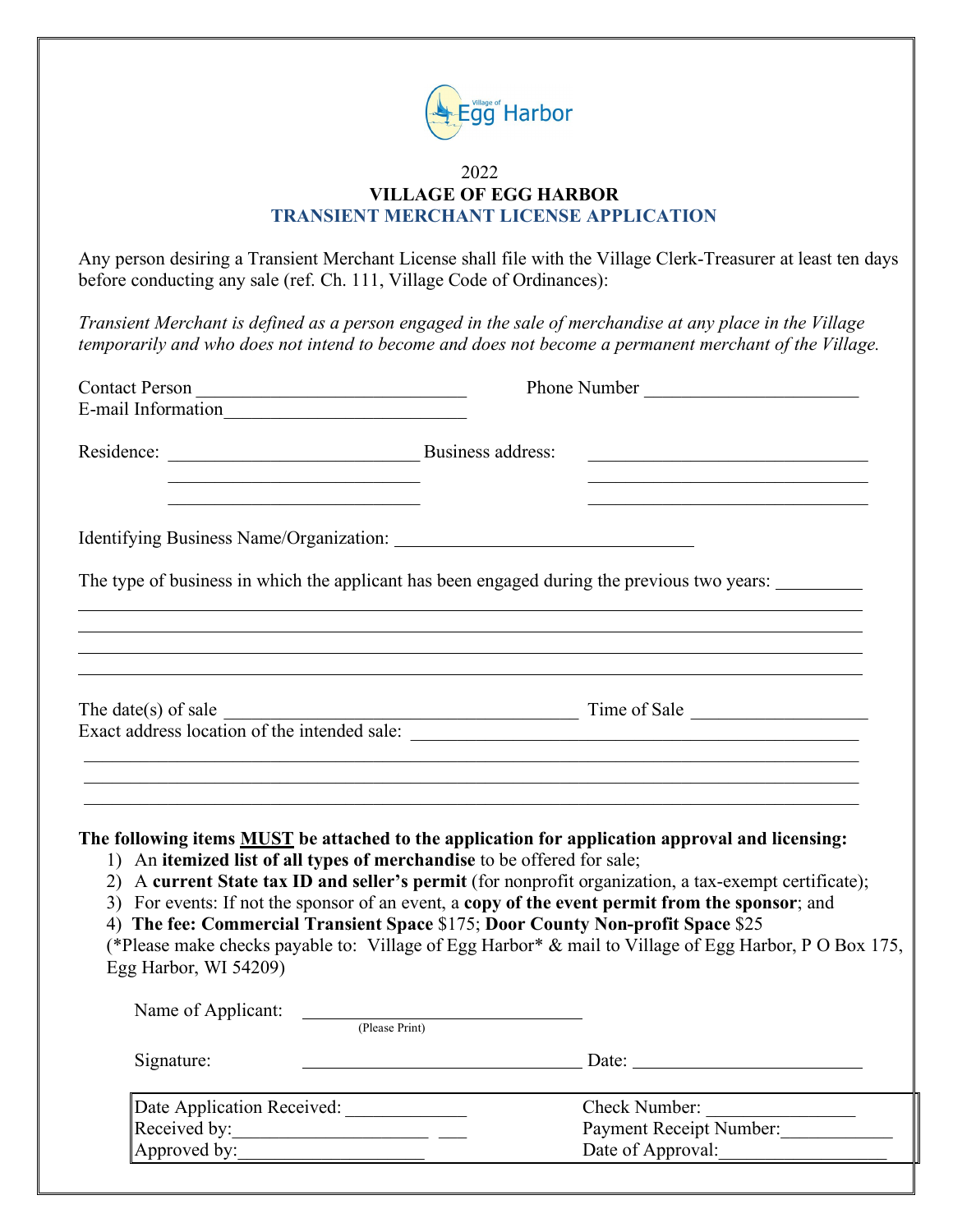**Instructions**







# **Wisconsin Temporary Event Operator and Seller Information**

Information on this form is required under sec. 73.03(38), Wis. Stats.

*Instructions on reverse side.*

|                   |                                                                                                                                                                                                     | PART A: Event Information: To be completed by the operator of the temporary event                                                                         |  |  |  |  |
|-------------------|-----------------------------------------------------------------------------------------------------------------------------------------------------------------------------------------------------|-----------------------------------------------------------------------------------------------------------------------------------------------------------|--|--|--|--|
| Е<br>$\mathsf{V}$ |                                                                                                                                                                                                     | 1. Name of Temporary Event PUMPKIN PATCH 2022                                                                                                             |  |  |  |  |
| Е                 | 2.                                                                                                                                                                                                  | Date(s) of Temporary Event OCTOBER 8-19, 2022                                                                                                             |  |  |  |  |
| N                 |                                                                                                                                                                                                     | 3. Location of Temporary Event (e.g., Venue, City) EGG HARBOR                                                                                             |  |  |  |  |
| Т                 |                                                                                                                                                                                                     | PART B: Operator Information: To be completed by the operator of the temporary event                                                                      |  |  |  |  |
| O                 |                                                                                                                                                                                                     | 1. Name and Address EGG HARBOR BUSINESS ASSOCIATION 7860 HWY 42 PO BOX 33                                                                                 |  |  |  |  |
| Р                 |                                                                                                                                                                                                     | EGG HARBOR, WI 54209                                                                                                                                      |  |  |  |  |
| Е                 | 2.                                                                                                                                                                                                  | Daytime Telephone Number (920) 868-3717                                                                                                                   |  |  |  |  |
| R                 | 3.                                                                                                                                                                                                  | Email Address marketing@eggharbordoorcounty.org                                                                                                           |  |  |  |  |
| A                 | 4.                                                                                                                                                                                                  | Wisconsin Tax Account Number 4 5 6 - 0 0 0 0 2 7 6 7 2 7 - 0 4                                                                                            |  |  |  |  |
| Т                 | If blank, check appropriate box:                                                                                                                                                                    |                                                                                                                                                           |  |  |  |  |
| O                 |                                                                                                                                                                                                     | <b>Exempt Nonprofit Organization</b><br>No Taxable Sales<br>Exempt under Occasional Sales Rule                                                            |  |  |  |  |
| R                 |                                                                                                                                                                                                     | Other - Explain:                                                                                                                                          |  |  |  |  |
|                   | PART C: Seller Information: To be completed by seller and given to event operator on or before the first day of event.<br>THIS IS NOT AN APPLICATION FOR A WISCONSIN TAX ACCOUNT - SEE INSTRUCTIONS |                                                                                                                                                           |  |  |  |  |
|                   |                                                                                                                                                                                                     |                                                                                                                                                           |  |  |  |  |
|                   |                                                                                                                                                                                                     |                                                                                                                                                           |  |  |  |  |
|                   |                                                                                                                                                                                                     | 1. Legal Name<br>2. Business Name<br><u> 1989 - Johann John Stone, markin sanadi a shekara ta 1989 - An tsara tsara tsara tsara tsara tsara tsara tsa</u> |  |  |  |  |
|                   | 3.                                                                                                                                                                                                  |                                                                                                                                                           |  |  |  |  |
| S<br>Е            |                                                                                                                                                                                                     |                                                                                                                                                           |  |  |  |  |
|                   |                                                                                                                                                                                                     | 5. Home Telephone Number ( )                                                                                                                              |  |  |  |  |
|                   |                                                                                                                                                                                                     |                                                                                                                                                           |  |  |  |  |
| Е                 |                                                                                                                                                                                                     |                                                                                                                                                           |  |  |  |  |
| R                 |                                                                                                                                                                                                     | 7. Social Security Number $X \times X - X \times -$ _____                                                                                                 |  |  |  |  |
|                   |                                                                                                                                                                                                     | 8. Federal Identification Number (FEIN) X X - X X X                                                                                                       |  |  |  |  |
|                   | 9.                                                                                                                                                                                                  | Check one box indicating the type of activity you intend to engage in at this event:                                                                      |  |  |  |  |
|                   |                                                                                                                                                                                                     | Selling Taxable Merchandise or Service<br>Display Only                                                                                                    |  |  |  |  |
|                   |                                                                                                                                                                                                     | Selling Exempt Merchandise or Service<br>Exempt under Occasional Sales Rule<br>Nonprofit Organization                                                     |  |  |  |  |

*I declare that the information on this form is true and correct to the best of my knowledge and belief and that I am authorized to sign this form.*

| Print Name:<br>$-1110$       |       |  |
|------------------------------|-------|--|
|                              |       |  |
| Signature<br>שיש<br>Tiuturo. | Date: |  |

Information about temporary events, including forms, instructions and Common Questions can be found on the Department of Revenue's website at **revenue.wi.gov/html/temevent.html**. If you have additional questions, please contact the Department of Revenue by email at **DORBusinessTax@revenue.wi.gov** or telephone at (608) 266-2776. See reverse side for submission instructions.

**\*\* Do not email event reports to maintain confidentiality of seller information \*\***